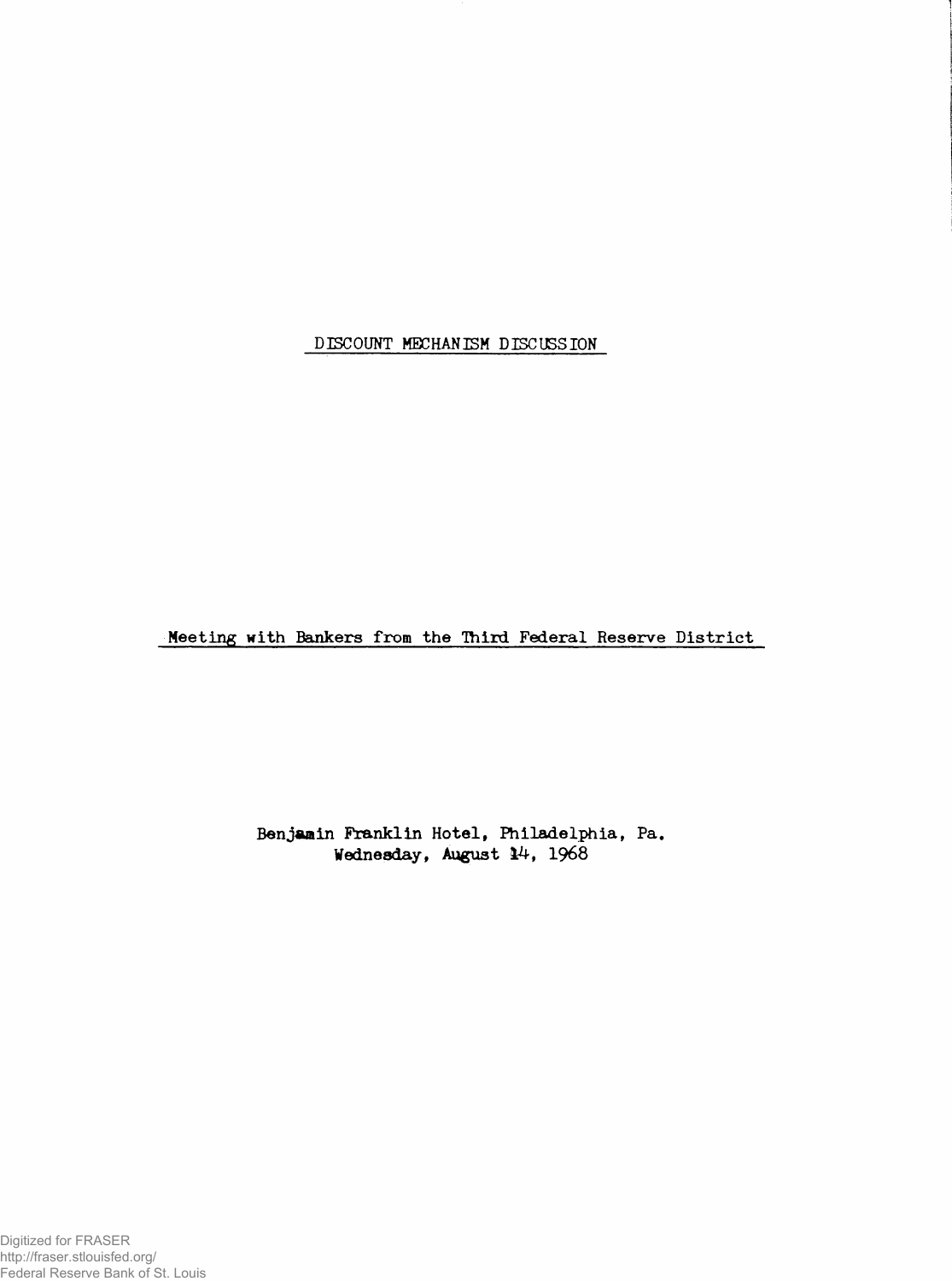**Meeting of Presidents of Third District Banks Benjamin Franklin Hotel**

**August** *lk,* 1968

## **SCHEDULE**

|  | 4:30 p.m. - Assemble in Betsy Ross Room<br>Reception for Governor Sherman J. Maisel |
|--|-------------------------------------------------------------------------------------|
|  | $5:00$ p.m. $-$ Meeting to begin in Conference area                                 |
|  | $6:00$ p.m. - Adjourn meeting and proceed to Dining area                            |

## **PARTICIPANTS**

## **Bankers**

 $\ddot{\phantom{a}}$ 

| Edwin P. Neilan<br>Chairman and President  | Bank of Delaware, Wilmington, Del.     |
|--------------------------------------------|----------------------------------------|
| L. S. Munson, Jr.<br>President             | Wilmington Trust Company, Wil., Del.   |
| Elwood F. Kirkman                          | The Boardwalk National Bank of         |
| President                                  | Atlantic City, New Jersey              |
| <del>W. Robert Davis</del><br>President    | -Camden Trust Company, Camden, N.J.    |
| William H. Bell, Jr.                       | First Camden National Bank & Trust Co. |
| President                                  | Camden, N.J.                           |
| Frank W. Sutton, Jr.<br>Chairman and Pres. | The First National Bank of Toms River  |
| Sidney G. Stevens<br>Chairman              | First Trenton National Bank, Trenton   |
| John J. McCartney                          | The First National Bank of Allentown   |
| President                                  | Allentown, Pa.                         |
| S. H. Carl Bear                            | The Merchants National Bank of         |
| Chairman                                   | Allentown, Pa.                         |
| Leroy F. F. Wright                         | The Delaware County National Bank      |
| President                                  | Chester, Pa.                           |
| William F. Jones                           | Easton National Bank & Trust Company   |
| President                                  | Easton, Pa.                            |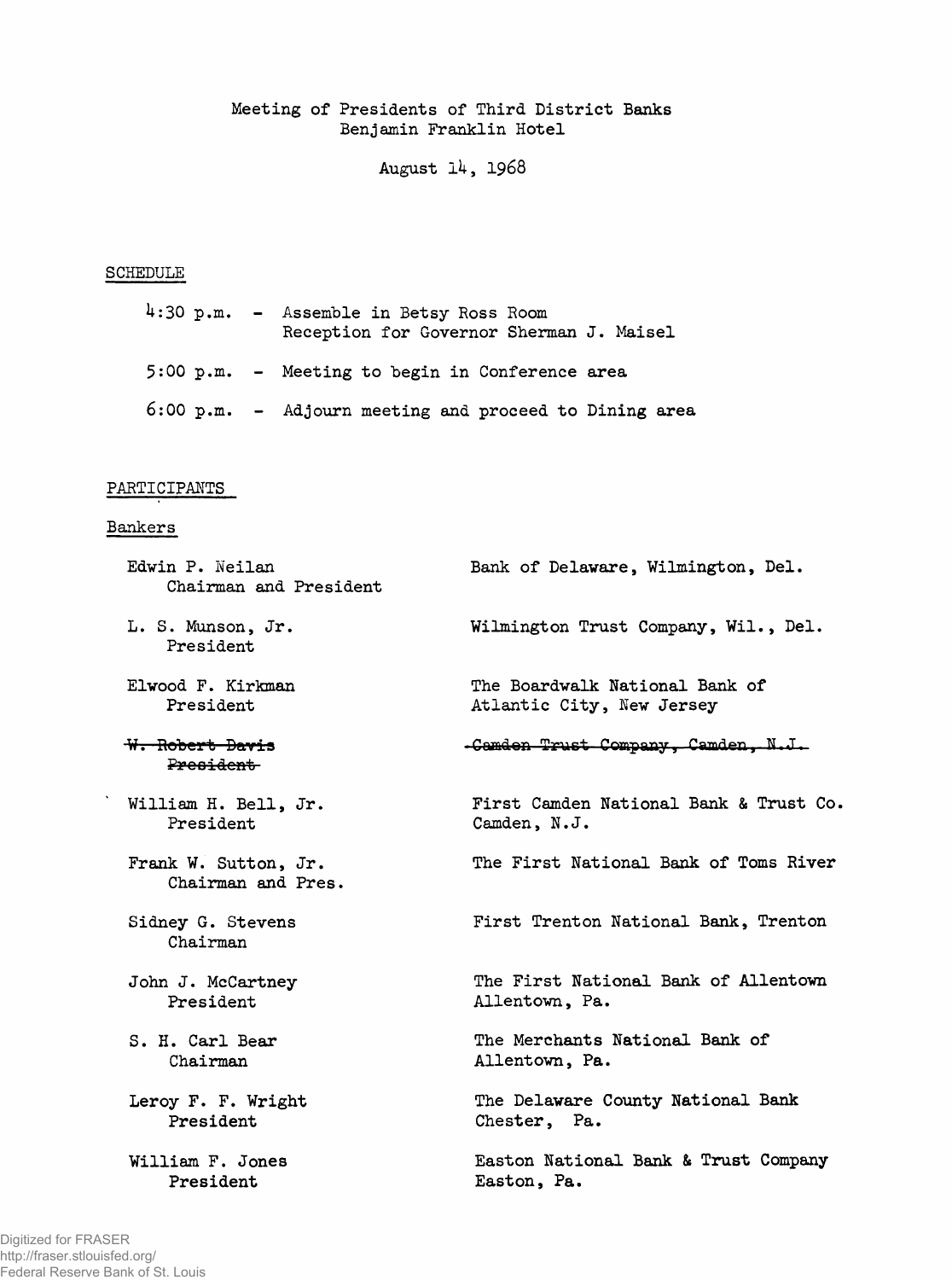**John F. Murphy President President President John C. Tuten President Special Guests** Digitized for FRASER http://fraser.stlouisfed.org/ Federal Reserve Bank of St. Louis .

**George L. Morrison, Jr. President John C. Peck President Lester H. Herr 'Chairman Harold F. Still, Jr. President Carl K. Dellmuth President William L. Day (Meeting only) Chairman** Stephen S. Gardner **President G. Morris Dorrance, Jr. President James M. Large Chairman** Darwin S. Harter **President Vice President William B. Brosius Thomas H. Kiley William J. Pack**

**The Harrisburg National Bank & Trust Co. Harrisburg, Pa.**

**The Conestoga National Bank Lancaster, Pa.**

**Lancaster County Farmers National Bank Lancaster, Pa.**

**Central-Penn National Bank Philadelphia, Pa.**

**The Fidelity Bank Philadelphia, Pa.**

**The First Pennsylvania Banking & Tr. Co. Philadelphia, Pa.**

**Girard Trust Bank Philadelphia, Pa.**

**The Philadelphia National Bank Philadelphia, Pa.**

**Provident National Bank Philadelphia, Pa.**

**Pennsylvania National Bank & Trust Co. Pottsville, Pa.**

**Northeastern Pa. National Bank & Tr. Co. Scranton, Pa.**

**National Bank of Chester Co. & Trust Co. West Chester, Pa.**

**The First National Bank of Wilkes-Barre, Pa.**

**Miners National Bank of Wilkes-Barre, Pa.**

**National Bank & Trust Co. of Central Pa. York, Pa.**

companies are no provide an equipment

 $\mathbf{A}^{\mathcal{A}}_{\mathcal{A}} = \mathbf{A}^{\mathcal{A}}_{\mathcal{A}} = \mathbf{A}^{\mathcal{A}}_{\mathcal{A}} = \mathbf{A}^{\mathcal{A}}_{\mathcal{A}} = \mathbf{A}^{\mathcal{A}}_{\mathcal{A}} = \mathbf{A}^{\mathcal{A}}_{\mathcal{A}} = \mathbf{A}^{\mathcal{A}}_{\mathcal{A}} = \mathbf{A}^{\mathcal{A}}_{\mathcal{A}}$ 

**Frank S. Smith - President of Pennsylvania Bankers Association (Chairman and President - The First National Bank of Altoona)**

**Beiden L. Daniels - Executive Vice President, Pennsylvania Bankers Assn.**